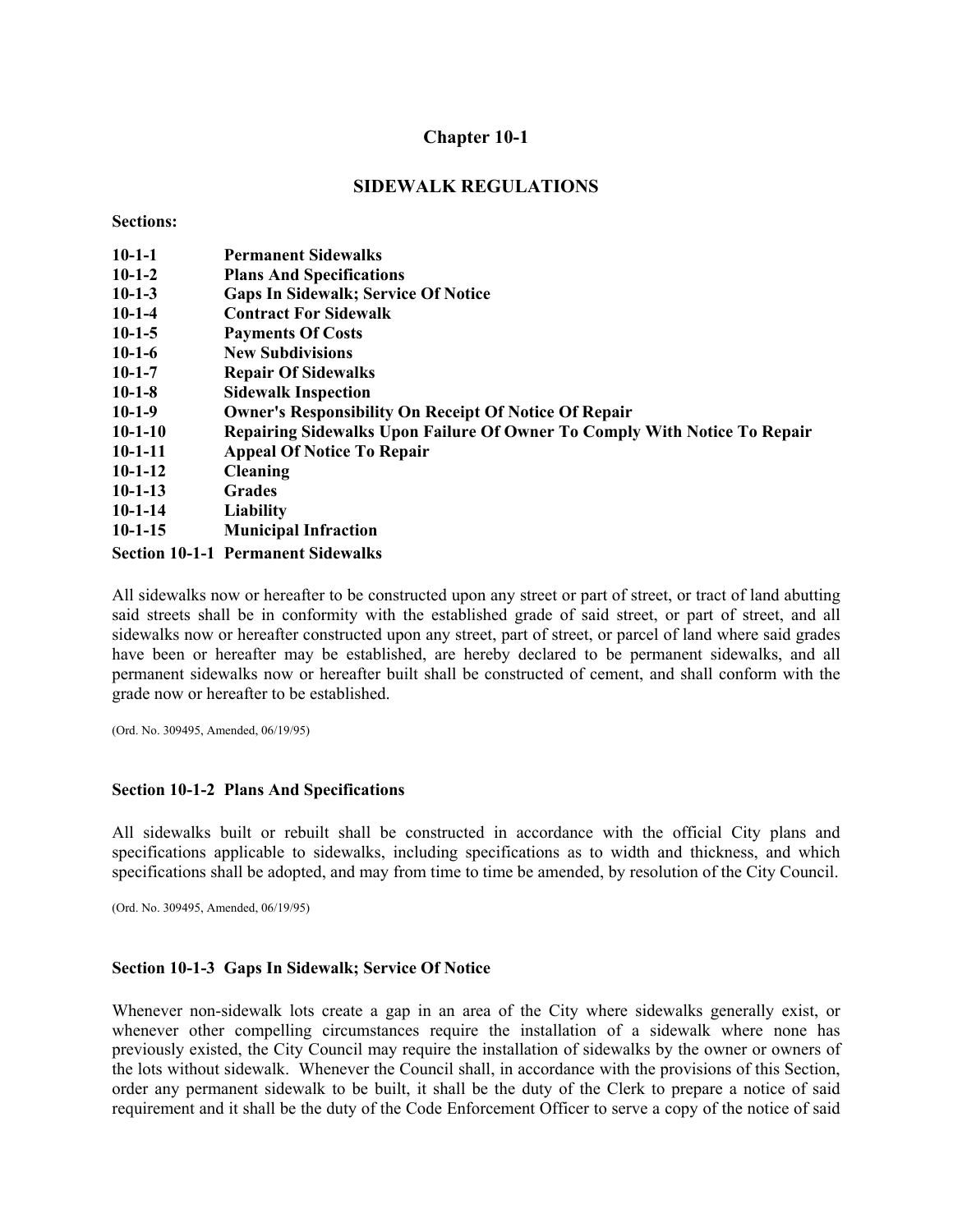order on the owner or owners of each of said lots or parts of lots or tracts of land fronting, abutting or lying along said contemplated improvement. The notice and return shall be filed with the Clerk and by him/her preserved among the records of the City. When such officer has reported that no one is found upon whom such service can be made, the said notice shall be published at least once in one of the newspapers published in the City and shall require the owner of said lot, lots, part of lot or pieces of ground to construct such sidewalk within the time so ordered by the Council, and that if the owner shall fail to do so, the same will be done at the owner's cost as provided in this Chapter; and such publication made after such return by the officer attempting to serve such notice shall in all cases be sufficient service upon such owner.

(Ord. No. 309495, Amended, 06/19/95)

### **Section 10-1-4 Contract For Sidewalk**

If the owner or owners of any lot, lots, or part of a lot or piece of ground along or across which said contemplated improvements are made, shall refuse, fail or neglect to have said sidewalk constructed and finished by the time limit set by the resolution or order of the Council, the City may procure the same to be done by contract as provided by resolution to be adopted by said Council, and the work shall be let to the lowest responsible bidder, and in all cases said work shall be done in conformance with City plans and specifications applicable to sidewalks.

(Ord. No. 309495, Amended, 06/19/95)

### **Section 10-1-5 Payments Of Costs**

The cost of the work done under such contracts as provided in Section 10-1-4 shall be paid to the contractor out of City funds and the Council shall levy and assess the whole amount of such expense, including that of advertisement, and all expenses incidental to the work upon the several lots or pieces of lands and owners thereof, in front of, alongside, or across which said sidewalk shall have been constructed, apportioning the same among the several lots and owners thereof in proportion to the number of feet of each lot in front of, along, or across which said sidewalk shall have been laid; and the amount so apportioned to each lot and the owner thereof shall constitute a special tax against such lots and owners, and the same with all interests, penalties and costs accruing thereon shall be a lien upon the lot, lots or piece of land until paid, and the same shall by resolution be certified to the County Auditor for collection along with other City taxes. Said resolution shall be introduced at a regular meeting of the Council, but it shall not be acting upon nor shall said taxes be assessed or levied before the next regular meeting following the introduction of said resolution.

(Ord. No. 309495, Amended, 06/19/95)

#### **Section 10-1-6 New Subdivisions**

From and after the date of this ordinance, the Council shall not approve the platting of a new subdivision within the City of Storm Lake unless the platting documents include a plan for the installation of sidewalks by the developer or pursuant to a special assessment project wherein all property owners waive all possible objections to the City constructing said sidewalks pursuant to a special assessment project.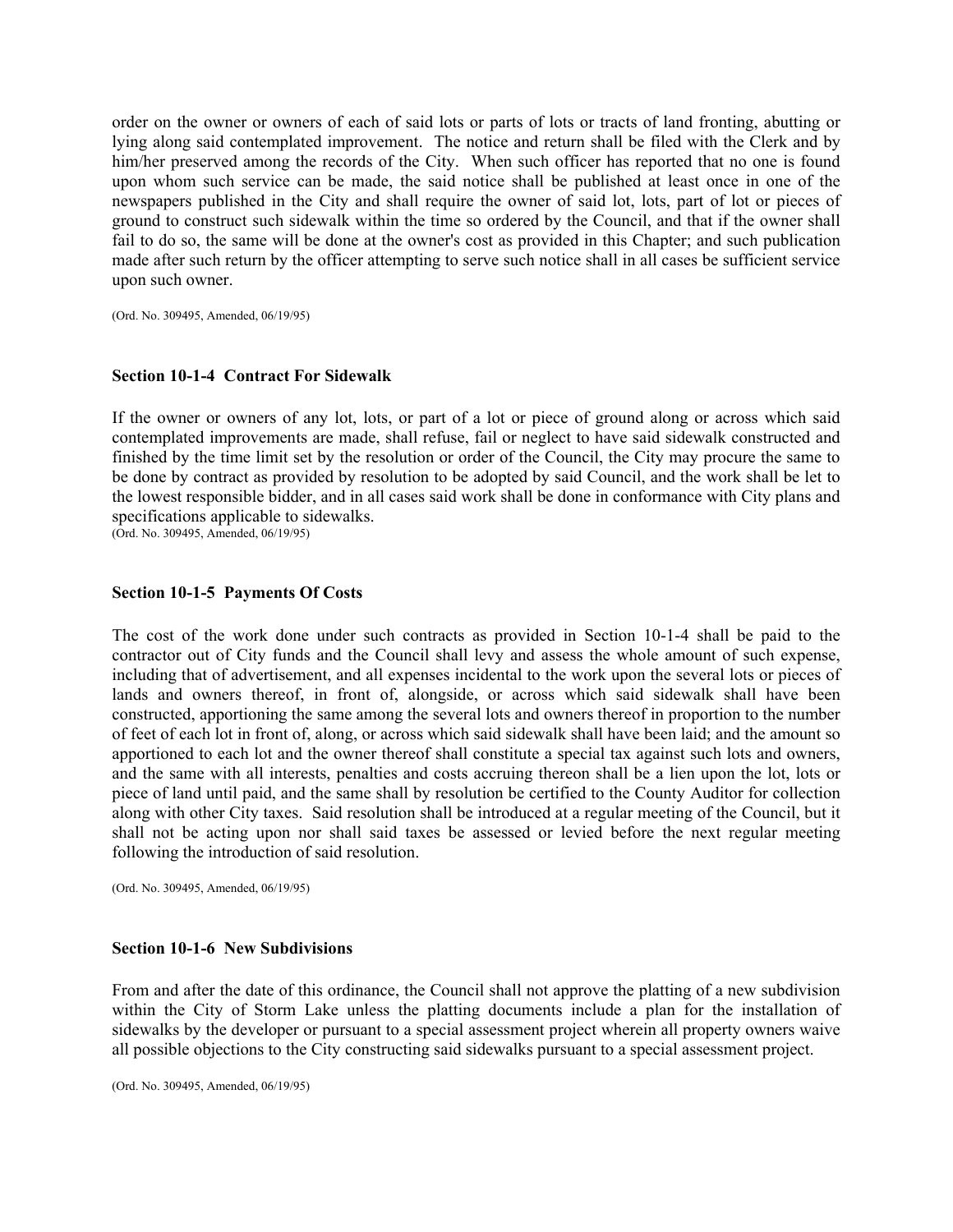### **Section 10-1-7 Repair Of Sidewalks**

It shall be the duty of the owners of lots and lands to keep in repair all sidewalks in front of or abutting any property owned by them. The Council may at any time by Resolution condemn any sidewalk now or hereafter in use, which is so constructed of material or in a manner different from what the City specifications provide, or for any cause is dangerous and unsafe, and may order and compel the sidewalk to be repaired or replaced in conformity with Section 10-1-2. The cost of all repairs, replacements and installation shall be the responsibility of the property owner.

Any deviation, separation or variation greater than the maximum allowable as established by the sidewalk inspection criteria adopted by resolution of the Council, and as the same shall be amended from time to time hereafter, it hereby declared to be per se dangerous and unsafe, and the Code Enforcement Officer is hereby authorized to notify the property owner of the defect and to order the repair or replacement of the defective sidewalk without the necessity of obtaining a resolution of condemnation from the Council.

(Ord. No. 309495, Amended, 06/19/95)

### **Section 10-1-8 Sidewalk Inspection**

For the purpose of discovering defects in existing sidewalks, the City Administrator is directed to establish a sidewalk inspection program whereby sidewalks in the business district of the City are inspected every year and sidewalks in the balance of the City are inspected not less than once every four years. Persons designated by the City Administrator to make sidewalk inspections shall note any deviation, separation, or variation greater than the maximum allowable as set forth in the sidewalk inspection criteria established by a separate resolution of the Council, and the Code Enforcement Officer shall in turn notify the property owner or owners to correct the noted problems as authorized in 10-1-7. The City Administrator shall schedule the inspection so that to the greatest extent possible, all notices of correction work required will be mailed out by June 1 of each year.

(Ord. No. 309495, Amended, 06/19/95)

## **Section 10-1-9 Owner's Responsibility On Receipt Of Notice Of Repair**

Upon receipt of notice to repair sidewalks, all homeowners shall, within twenty-one (21) calendar days thereafter, obtain a permit, from the Code Enforcement Officer, to be issued without charge. The application for the permit shall include the name of the contractor purposed to do the repair or replacement, or alternatively, provide notice that the owner will personally do the work, and provide the tentative date of the repairs and provide notice as to whether the owner intends to repair or replace the sidewalk.

Within ninety (90) calendar days following issuance of the permit, all sidewalk repair or replacement as required in the notice to the property owner shall be completed. For good cause shown, the City Administrator is hereby authorized to extend the period of time for completion of sidewalk repair or replacement beyond the ninety (90) day period for such additional period of time as the Administrator deems reasonable.

(Ord. No. 309495, Amended, 06/19/95)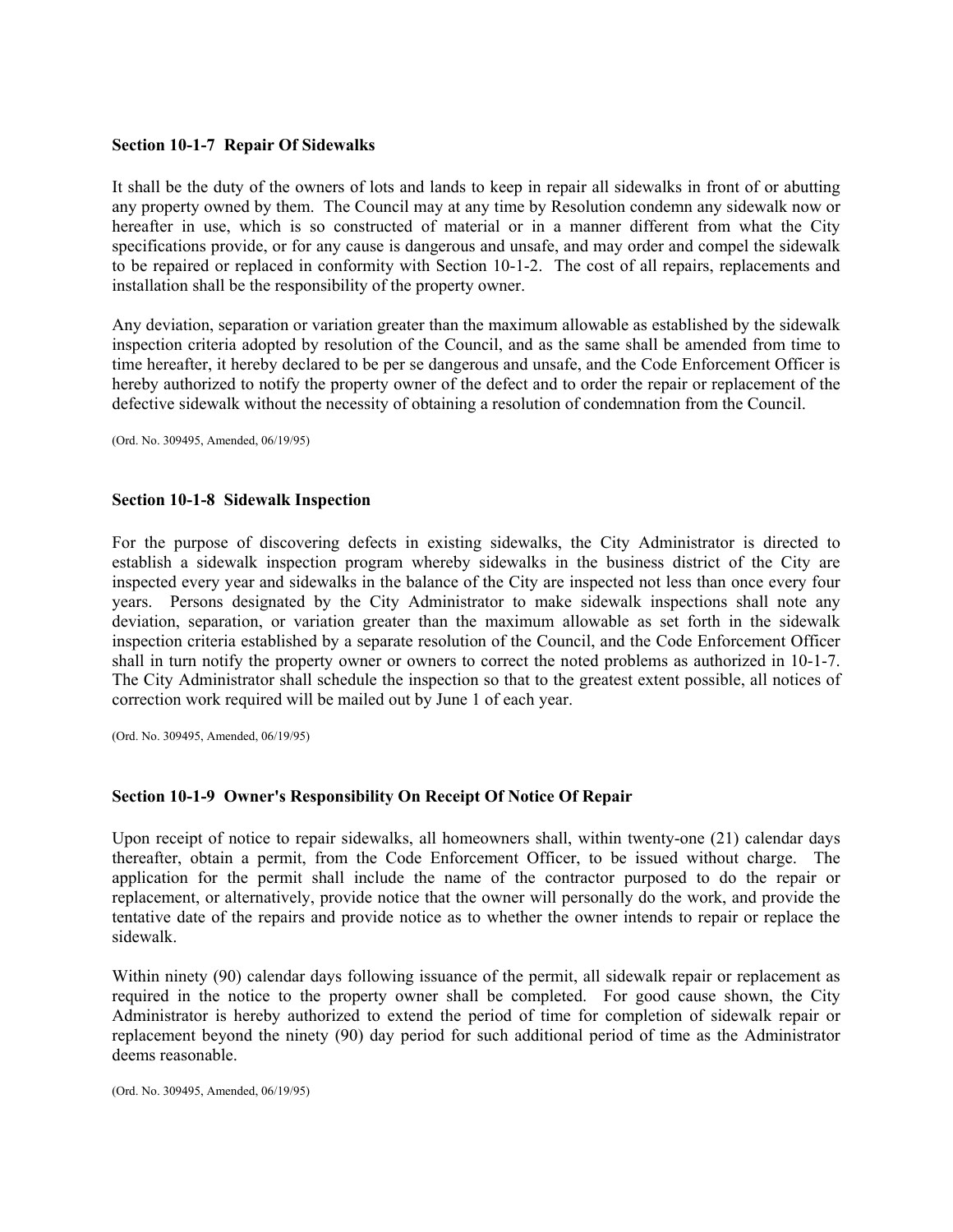### **Section 10-1-10 Repairing Sidewalks Upon Failure Of Owner To Comply With Notice To Repair**

If a property owner shall fail to complete required repair or replacement of their sidewalk within the time frame provided by Section 10-1-9, the City Administrator may cause to be repaired all such broken or defective sidewalks found to be dangerous or defective or found to be not in compliance with the sidewalk inspection criteria previously referred to. If the City Administrator does so act, the provisions of Sections 10-1-3, 10-1-4 and 10-1-5 of this Chapter with respect to assessing the costs of installation of sidewalk against the property owner shall be applicable to effect the construction of the repairs.

(Ord. No. 309495, Amended, 06/19/95)

## **Section 10-1-11 Appeal Of Notice To Repair**

Any property owner desiring to appeal a notice requiring the property owner to install, repair or replace sidewalk adjacent to or adjoining the owner's property shall file a notice of appeal with the City Clerk within fifteen (15) days following receipt of the notice to install or repair. The appeal of the property owner shall be heard at the next regular council meeting following the receipt of the notice of appeal by the Clerk, and at the conclusion of the hearing on the property owner's appeal, the Council shall either affirm or reverse the original order requiring installation, repair or replacement of the sidewalks.

(Ord. No. 309495, Amended, 06/19/95)

#### **Section 10-1-12 Cleaning**

It shall be the duty of the owners or occupants of all lots or lands to keep all sidewalks in front of or adjoining the property owned or occupied by them, free and clear from all snow and ice and other accumulations from the abutting property. In the event that snow and ice or other accumulations from the abutting property be permitted to remain upon any sidewalk for a period of seventy two (72) hours, the City may, without notice to the property owner, cause the same to be removed, in which case the expense thereof shall be specially assessed against the abutting property and the owner thereof in an amount not exceeding one and one-half (1

### **Section 10-1-13 Grades**

The grades of all permanent sidewalks heretofore constructed in the City, are hereby confirmed, ratified and approved as the established grade. The grade for new sidewalk construction shall be established by the City Administrator and a book shall be maintained in the office of the City clerk setting forth the grades of all sidewalks in the City and the clerk shall furnish the same to any person requesting such information. It shall be the duty of the City Administrator to establish the grades for permanent sidewalks where none presently have been established.

(Ord. No. 309495, Enacted, 06/19/95)

#### **Section 10-1-14 Liability**

Each property owner with sidewalk adjacent to their property shall have the primary liability for any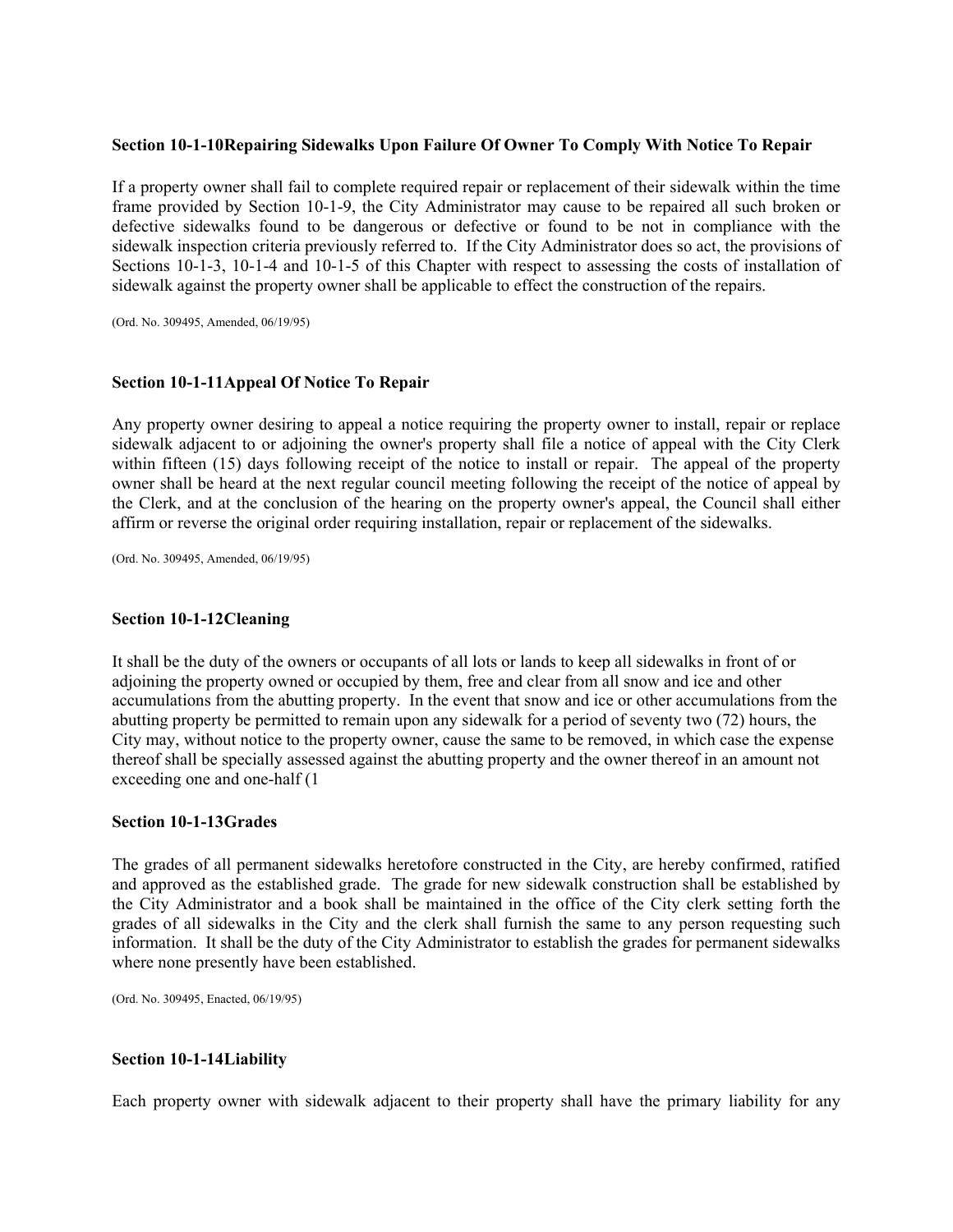injury or property damage suffered by third parties as a result of a breach of the duty of the property owner to keep their sidewalk in good repair, as required by Section 10-1-7, or to keep their sidewalk clean as required by Section 10-1-12, and each said property owner shall hold the City of Storm Lake harmless with respect to any such liability to third parties suffering injuries or property damage.

(Ord. No. 309495, Enacted, 06/19/95)

## **Section 10-1-15 Municipal Infraction**

A violation of any of the provisions of this Chapter shall constitute a Municipal infraction subject to the penalties and alternative relief authorized by Title 1, Chapter 20 of this Code and by Section 364.22 of the Code of Iowa."

(Ord. No. 309495, Enacted, 06/19/95)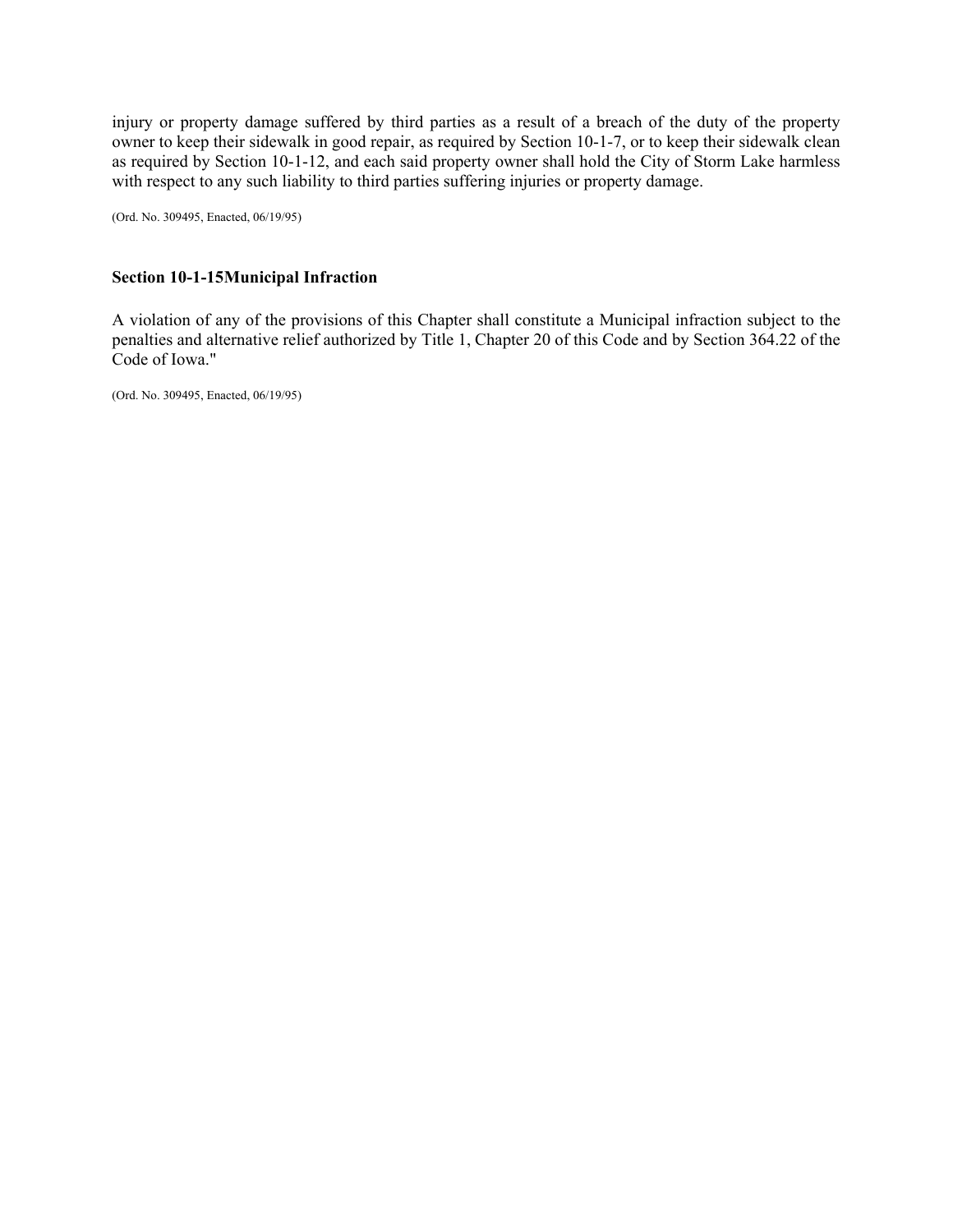## **STREET CLASSIFICATION**

#### **Sections:**

| $10-2-1$     | <b>Naming</b>                        |
|--------------|--------------------------------------|
| $10 - 2 - 2$ | <b>Naming New Streets</b>            |
| $10 - 2 - 3$ | <b>City Map</b>                      |
| $10 - 2 - 4$ | <b>Street Markers</b>                |
| $10-2-5$     | <b>Vacated Streets And Alleys</b>    |
| $10-2-6$     | <b>Excavations</b>                   |
| $10 - 2 - 7$ | <b>Pavement Cuts And Replacement</b> |
| $10 - 2 - 8$ | <b>Municipal Infraction</b>          |
|              |                                      |

**Section 10-2-1 Naming** 

The streets of the City which have been heretofore named either by the Council by resolution or by approval by the Council of the dedication of plats bearing street names, are hereby ratified, confirmed and approved and the names so designated are hereby adopted and confirmed.

### **Section 10-2-2 Naming New Streets**

Any new streets dedicated to the public use may be named by the persons dedicating the property to public use, subject to the approval of the Council, and in the case of streets which are acquired in any other manner the Council may by resolution, designate a name for said street.

#### **Section 10-2-3 City Map**

A scale map of the City shall be on file in the office of the Clerk and which said map shall designate by name the streets of the City.

#### **Section 10-2-4 Street Markers**

It shall be the responsibility of the City Administrator or his/her designee to see that the streets of the City are properly identified by suitable markers erected at intersections.

#### **Section 10-2-5 Vacated Streets And Alleys**

The Council has heretofore by Ordinance vacated certain streets and alleys. Therefore, the action of the Council in vacating the said streets and alleys is hereby ratified, approved and confirmed. The Clerk shall maintain a book in which shall be recorded a record of the Ordinances by which streets and alleys were vacated.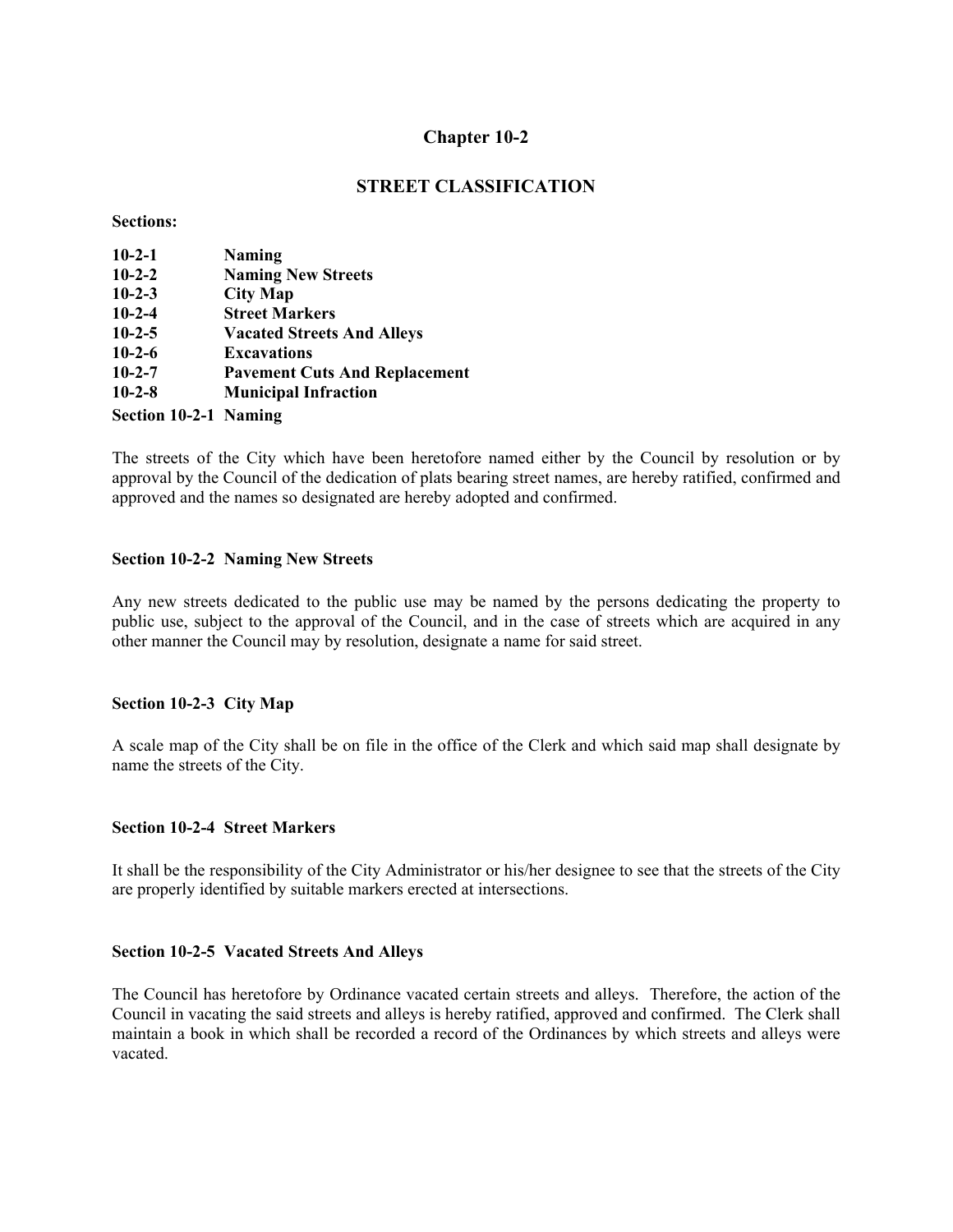### **Section 10-2-6 Excavations**

It shall be unlawful for any person to begin any excavations or to place any obstruction within the limits of any street, avenue, alley or public place within the corporate limits of the City without first having made application at the office of the Clerk and receiving a permit therefor. Said permits shall be issued by the Clerk without cost.

All matters pertaining to the excavation and filling of trenches and ditches within the limits of the streets and alleys shall be done in accordance with the City plans and specifications appropriate thereto and as may be adopted by resolution by the Council from time to time.

## **Section 10-2-7 Pavement Cuts And Replacement**

It shall be unlawful for any person to cut the pavement or hard surface of any public street, avenue or alley without permission from the City Administrator or his/her designee. All cutting of pavement and replacement of street surface material done by persons other than the City shall be supervised by the City Administrator or his/her designee and must be done in accordance with City plans and specifications. The person or persons requesting and making said cut shall provide adequate barricades and flashing lights to barricade the construction site at the expense of the person making the cut and replacement, and the person or persons responsible shall similarly erect signs meeting the signage requirements of the Iowa Manual Of Uniform Traffic Control Devices For Streets And Highways.

### **Section 10-2-8 Municipal Infraction**

A violation of any of the provisions of this Chapter shall constitute a Municipal infraction subject to the penalties and alternative relief authorized by Title 1, Chapter 20 of this Code and by Section 364.22 of the Code of Iowa.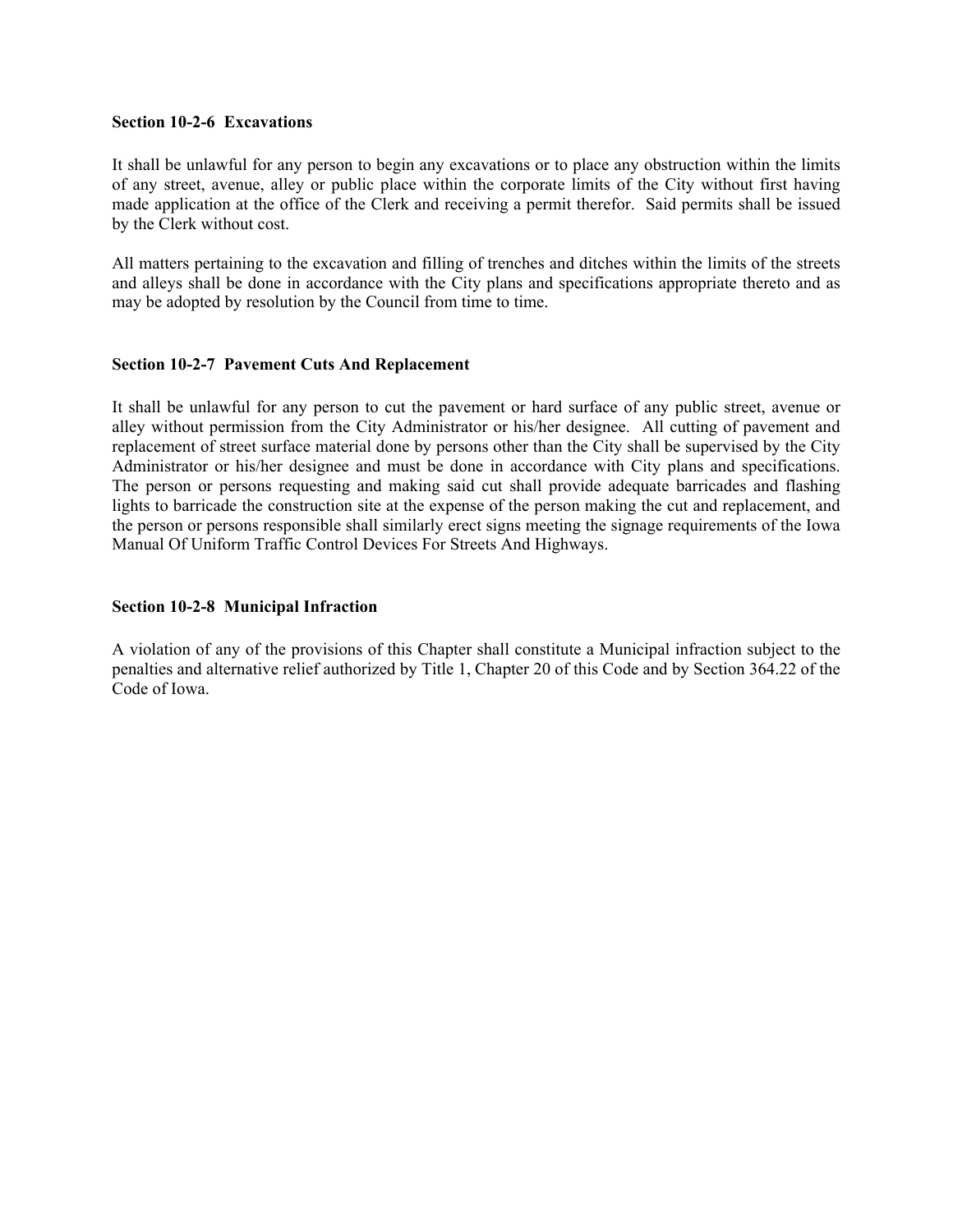# **STREET GRADES**

**Sections:** 

| $10 - 3 - 1$<br><b>Establishment Of Grade</b> |
|-----------------------------------------------|
|-----------------------------------------------|

- **10-3-2 Establishment Of New Grade**
- **10-3-3 Record Of Grades**

## **Section 10-3-1 Establishment Of Grade**

The grades of all streets which have heretofore been opened for public use and which have been improved and graded, and which have been heretofore established by Ordinance are hereby confirmed, ratified and established as the official grade.

## **Section 10-3-2 Establishment Of New Grade**

The City Administrator is hereby directed to recommend grades on new streets and to provide for the grading of any street, highway, avenue, or alley subject to the approval of the Council, by appropriate action as required by law.

## **Section 10-3-3 Record Of Grades**

The Clerk shall maintain a book in which shall be recorded the grades of all established streets and the Clerk shall keep the said book current and up to date and shall furnish information concerning grades to any person making a request therefor.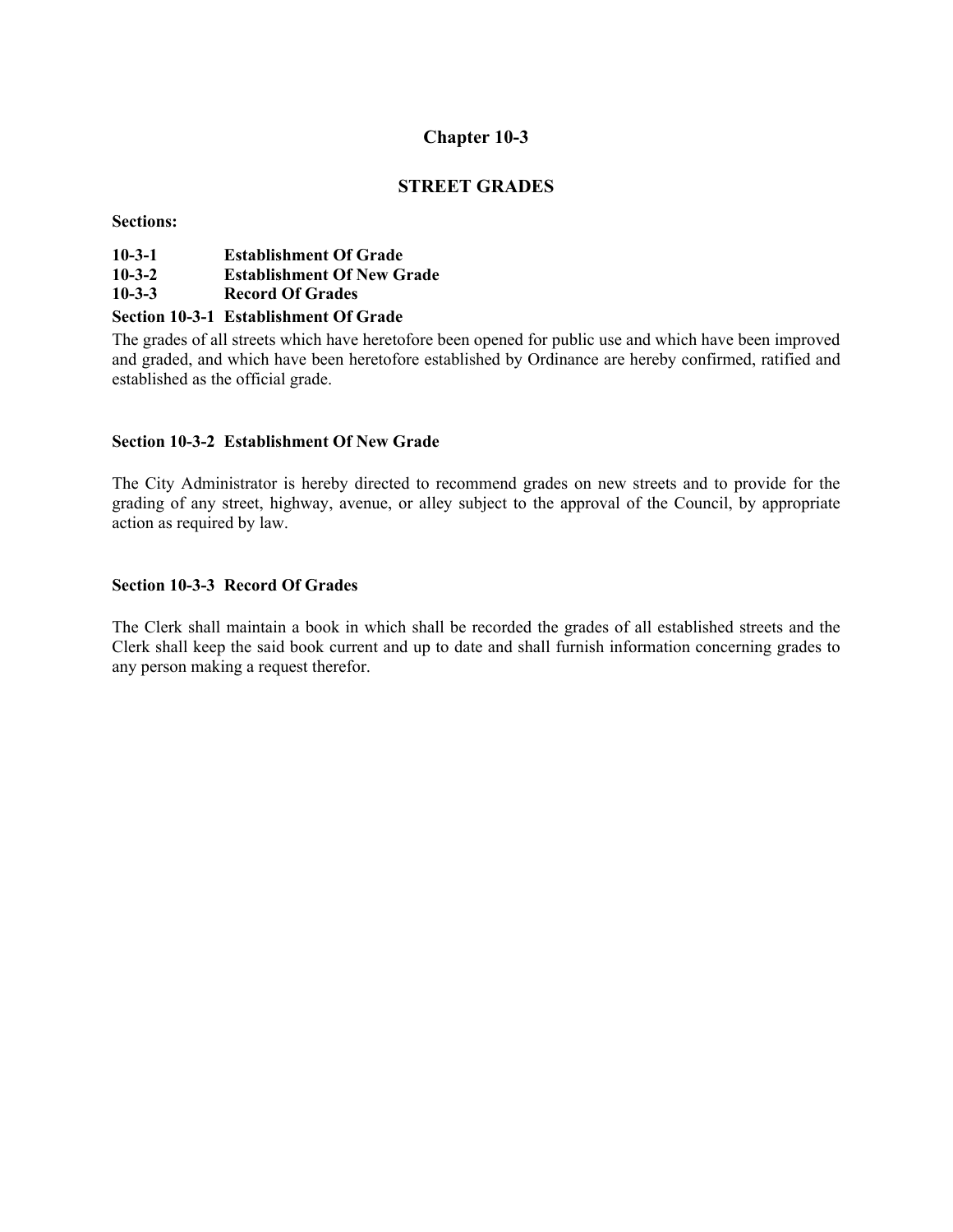## **HOUSE NUMBERING**

**Sections:** 

| $10-4-1$ | <b>Duty To Number</b>                |
|----------|--------------------------------------|
| $10-4-2$ | <b>Base Streets</b>                  |
| $10-4-3$ | <b>Assignment Of Numbers</b>         |
| $10-4-4$ | <b>Specification Of Numbers</b>      |
| $10-4-5$ | <b>Numbering East/West Streets</b>   |
| $10-4-6$ | <b>Numbering North/South Streets</b> |
| $10-4-7$ | <b>Time Of Numbering</b>             |
| $10-4-8$ | <b>Failure To Comply</b>             |
|          | <b>Section 10-4-1 Duty To Number</b> |

It is hereby made the duty of the owner, occupant or agent of every residence or business building to place or cause to be placed on such building in a conspicuous place on, over or at the side of the main entrance door thereto, the number of the building as hereinafter provided.

#### **Section 10-4-2 Base Streets**

First Street is hereby established as the base line for numbering buildings on streets running north and south and Lake Avenue is hereby established as the base line for numbering buildings on streets running east and west, all streets east of said last named base line shall have the word "East" prefixed to the name thereof, and all streets west of said base line shall have the word "West" prefixed to the same.

#### **Section 10-4-3 Assignment Of Numbers**

Even numbers shall be assigned to the west side of all streets running north and south and odd numbers on the east side thereof; even numbers shall be assigned to the south side of all streets running east and west and odd numbers to the north side thereof.

#### **Section 10-4-4 Specification Of Numbers**

Each figure of every number placed on buildings shall be not less than two and one- half inches (21/2") in length and shall be of good material and securely fastened to the building.

#### **Section 10-4-5 Numbering East/West Streets**

Commencing at the base line, First Street, the first number on the west side of the street on all streets South of said base line shall be one hundred (100) and the first number on the East side of the street shall be one hundred one (101) and the said numbers shall increase consecutively as hereinafter provided to the south end of each street. Again commencing on the base line, First Street, the first number on the west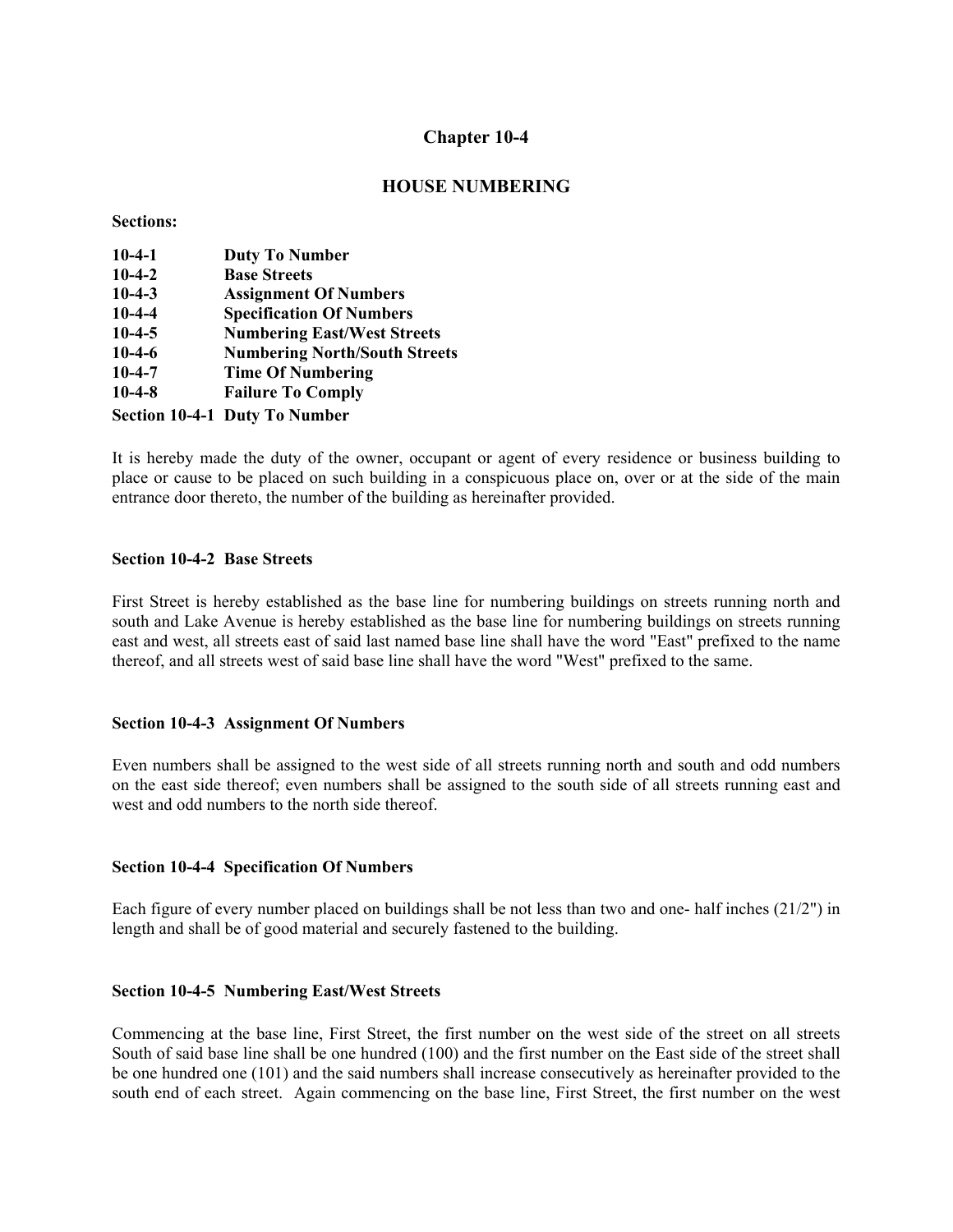side of each street North of said base line shall be two hundred (200) and the first number on the east side of each street shall be two hundred one (201) and said numbers to the north of said base line shall increase at the rate of one hundred (100) for each block or space between two (2) streets and the first number on the west side after passing the intersection of any street with the street to be numbered shall be a multiple of one hundred (100) and in each instance one hundred (100) greater than the first number on the block next preceding.

#### **Section 10-4-6 Numbering North/South Streets**

On all streets running east and west the buildings and houses shall be numbered east as far as the street extends or may be extended and likewise west. The first number east of Lake Avenue on the south side of each street shall be one hundred (100) and the first number east of Lake Avenue and on the north side of each street shall be one hundred one (101), and the additional numbers shall increase in the same manner as provided in Section 10-4-5 hereof. The first number west of Lake Avenue and on the south side of each street shall be one hundred (100) and the first number west of Lake Avenue and on the north side of each street shall be one hundred one (101), and the additional numbers shall increase in the same manner as provided in Section 10-4-5 hereof. All lots with a frontage of twenty-five feet (25') or less shall have one number and each and all lots having a frontage of more than twenty-five feet (25') shall have two (2) numbers each; all side frontage of lots to have four (4) numbers.

## **Section 10-4-7 Time Of Numbering**

The owner or agent of all houses or buildings upon which the proper number does not appear shall put the proper number up as provided, and all new buildings hereafter erected shall be numbered with the proper numbers within ten (10) days after its completion, and all numbers shall be maintained in good condition.

## **Section 10-4-8 Failure To Comply**

Whenever there is a failure to comply with the terms of this Chapter the Council may order any buildings numbered, and the cost thereof shall be taxed to the property, certified to the County Auditor and collected as other taxes.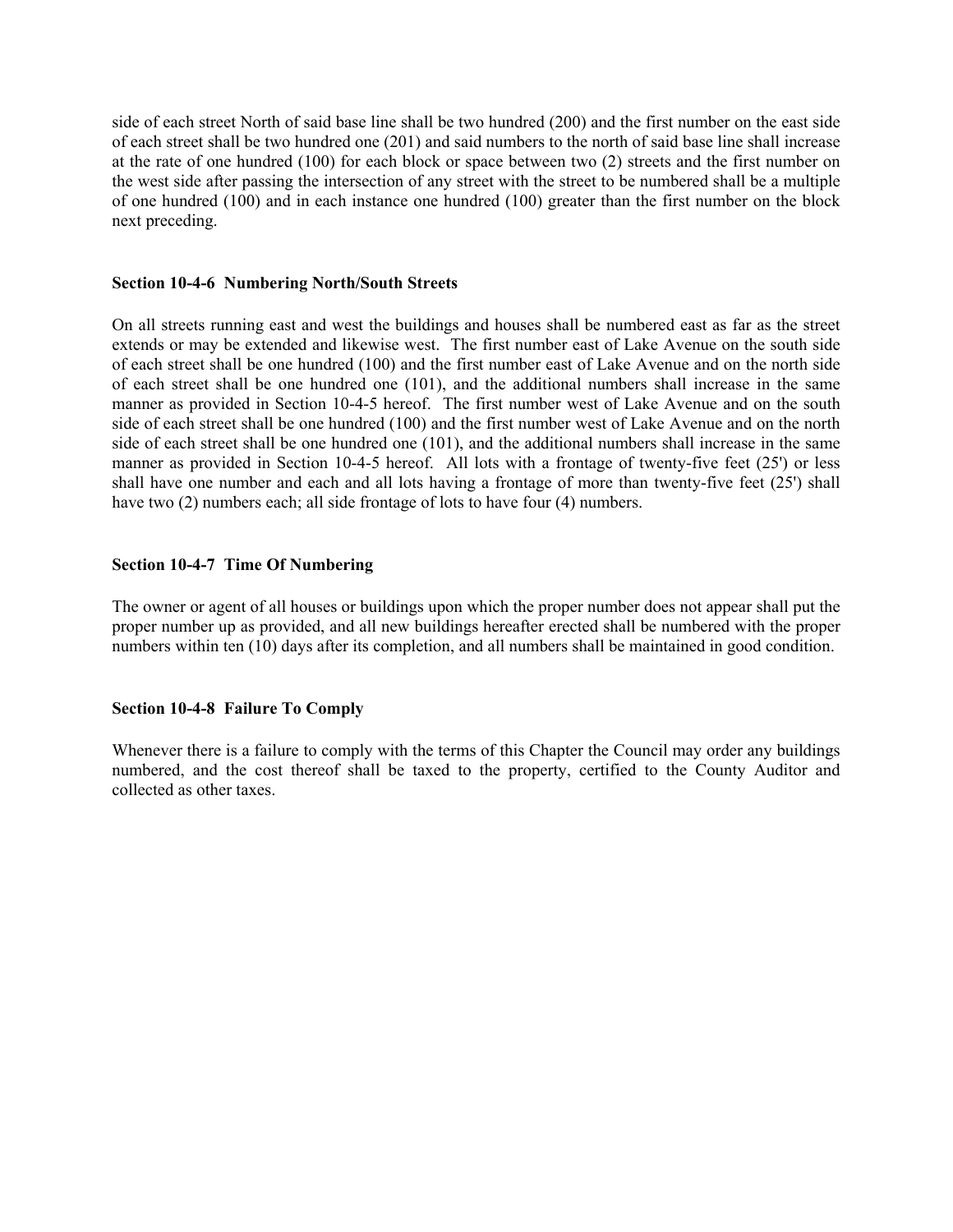# **TREES**

#### **Sections:**

| $10-5-1$                          | <b>Definitions</b>                                      |
|-----------------------------------|---------------------------------------------------------|
| $10 - 5 - 2$                      | <b>Requirements For Planting</b>                        |
| $10 - 5 - 3$                      | <b>Parking Area Planting</b>                            |
| $10 - 5 - 4$                      | <b>Certain Trees Prohibited</b>                         |
| $10 - 5 - 5$                      | <b>Removal Of Trees Infected With Dutch Elm Disease</b> |
| $10 - 5 - 6$                      | <b>Obstruction Of Enforcement</b>                       |
| $10 - 5 - 7$                      | <b>Municipal Infraction</b>                             |
| <b>Section 10-5-1 Definitions</b> |                                                         |

Corner lot shall mean a lot situated at the junction of two (2) or more streets. Parking area shall mean the area between the established street and front line of the corner.

## **Section 10-5-2 Requirements For Planting**

Every tree planted in the parking area of a lot within the City shall be planted so as to be:

- (A) Twenty feet (20') from the corner of a corner lot, and
- (B) Fifteen feet (15') from both side lot lines of a lot other than a corner lot, and
- (C) Twenty-five feet (25') from any other tree, and
- (D) Two and one-half feet (21/2') or thirty inches (30") from the sidewalk.

## **Section 10-5-3 Parking Area Planting**

Every tree planted on the parking area shall be planted on a straight line parallel to the street.

## **Section 10-5-4 Certain Trees Prohibited**

Box Elder, cottonwood, poplar and Chinese Elm trees shall not be planted in the parking area.

#### **Section 10-5-5 Removal Of Trees Infected With Dutch Elm Disease**

In accordance with Section 364.12, Code of Iowa, any owner, occupant, or person in charge of any property shall remove at his own expense any tree, brush, wood or debris infected with Dutch Elm Disease found thereon when so notified by the Clerk. Said owner, occupant or such persons shall be given written notice by the Clerk to remove said tree, brush, wood or debris within thirty (30) days from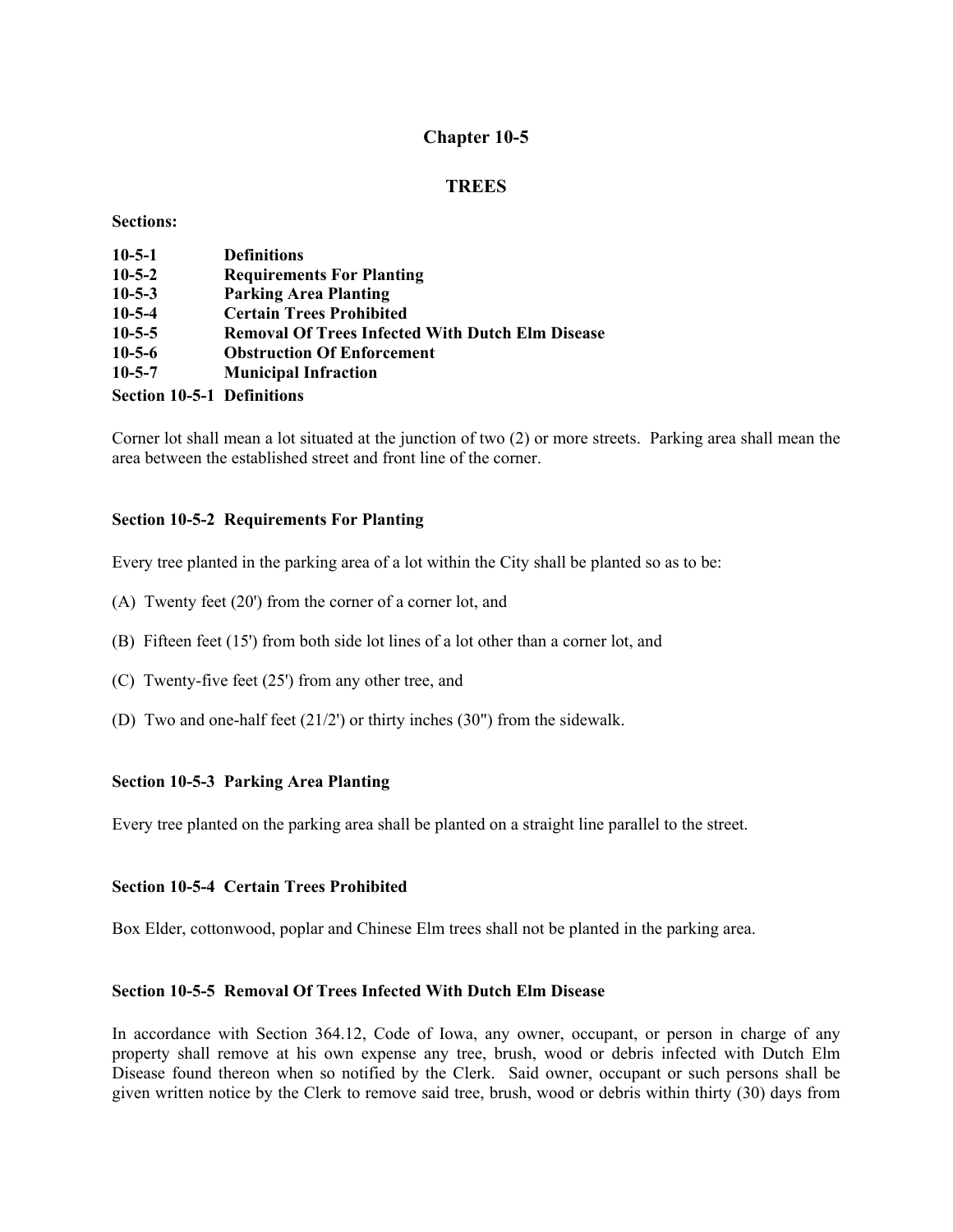date of such written notice. If such owner, occupant or person fails to comply with said notice, the Council may cause the same to be removed and the cost assessed against the property.

#### **Section 10-5-6 Obstruction Of Enforcement**

It shall be unlawful for any person to hinder, obstruct, or otherwise interfere with the agents or employees of the City while engaged in carrying out the provisions of Section 10-5-5 upon order of the Council made thereunder.

## **Section 10-5-7 Municipal Infraction**

A violation of any of the provisions of this Chapter shall constitute a Municipal infraction subject to the penalties and alternative relief authorized by Title 1, Chapter 20 of this Code and by Section 364.22 of the Code of Iowa.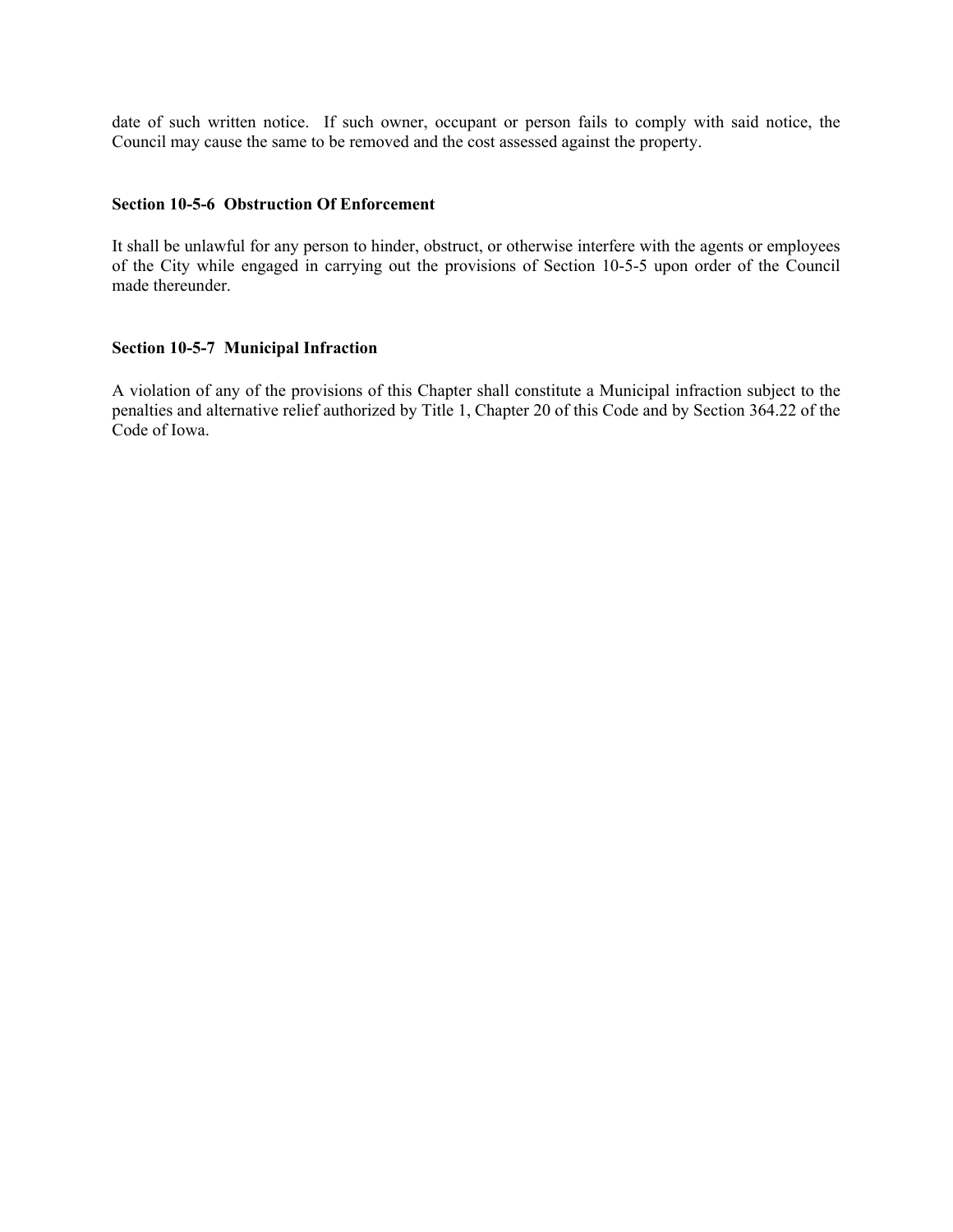### **PUBLIC WAYS**

**Sections:** 

| $10-6-1$ | <b>Removal Of Snow And Ice</b>                                              |
|----------|-----------------------------------------------------------------------------|
| $10-6-2$ | <b>Obstructions on Right of Ways</b>                                        |
| $10-6-3$ | Tables, Chairs, Benches, Cigarette Snuffers, and Potted Plants on Sidewalks |
| $10-6-4$ | <b>Municipal Infraction</b>                                                 |
|          | Section 10-6-1 Removal Of Snow And Ice                                      |

It shall be unlawful for any person, firm or corporation to remove snow, ice or accumulations of snow or ice from private premises and to deposit or place the same upon any public highway, street, avenue, alley or public park within the City of Storm Lake, Iowa, unless said public park has been designated by the City as a snow depository.

#### **Section 10-6-2 Obstructions on Right of Ways**

It shall be unlawful for any person to place or cause to be placed over, into or upon any of the public streets and sidewalks of the city any obstruction whatsoever, including any building, structure, furniture, decoration, fence, projection, lumber, timber, brick, stone, wood or other material, goods, wares or merchandise, rubbish, manure, refuse, produce or other commodities, except for the purpose of immediate transfer, or for immediate construction or lawful repair of such street or sidewalk, or except as may be allowed by 10-6-3 or other ordinances of the city. (Ord. 01-O-2008-2009, Amended, 08/18/2008)

#### **Section 10-6-3 Tables, Chairs, Benches, Cigarette Snuffers, and Potted Plants on Sidewalks**

(A) Any proprietor of an establishment in those areas of the city that are zoned CBD (Central Business District), may use that portion of the public sidewalk that is immediately adjacent to and that lies in between the side property lines, as extended to the curb, of the public sidewalk, for the purpose of providing tables, chairs, benches, cigarette snuffers, and potted plants for the convenience of and use by such proprietor's customers and others, with the following restrictions:

- 1. Such proprietor and the proprietor's employees shall not at any time serve any food or beverages to customers or others seated at such tables, chairs and/or benches.
- 2. Tables, Chairs, Benches, Snuffers, and Potted Plants must be placed adjacent to the building. There must be a minimum of five consecutive feet of unobstructed public sidewalk between any such tables, chairs, benches, cigarette snuffers, and potted plants and the curb line of the public street and/or any other structures on the sidewalk, in order to allow for the free passage of pedestrian traffic on the public sidewalk, provided, however, that the city may, in granting a permit under this subsection, require more than five feet of unobstructed public sidewalk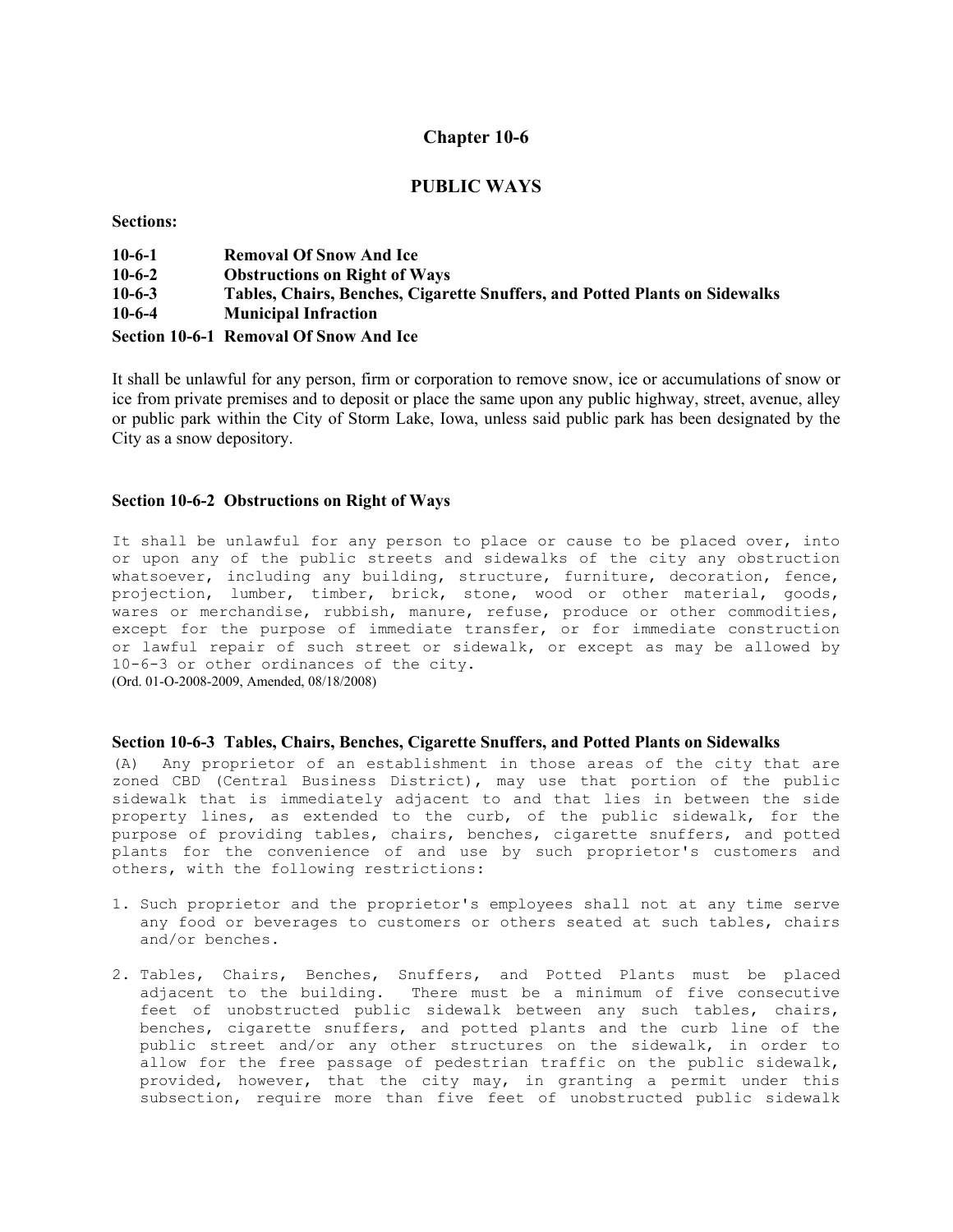clearance if, in the reasonable determination of the city, such additional clearance is necessary in the interests of public safety, health, or welfare, in light of the peculiar circumstances involved with the particular permit application, and the physical characteristics of the public sidewalk area in question.

- 3. There must be a minimum of a two-foot clearance between any such tables, chairs, benches, potted plants and each side of any doorway leading from the establishment onto the public sidewalk.
- 4. On corner lots there must be a minimum of a 3 foot clearance between tables and chairs, etc. and the corner of the building.
- 5. No such tables, chairs, benches, cigarette snuffers, and potted plants shall be attached in any manner to the public sidewalk or to any public fixtures located on the public sidewalk or within any flower bed or box on the sidewalk. The proprietor shall be responsible for any damage to the public sidewalk or to any public fixtures located on the public sidewalk caused by said tables, chairs and/or benches.
- 6. By the closing time of such establishment each night, all such tables, chairs, benches, cigarette snuffers, and potted plants shall either:

 (a) be moved inside the building restoring the public sidewalk to its normal condition as a pedestrian walkway; or

 (b) be secured by means of chains and locks or some other secure means approved by the city Building Official, and not attached in any manner to the public sidewalk or to any public fixtures located on the public sidewalk, in such a way that such tables, chairs, benches, cigarette snuffers, and potted plans cannot be used to cause damage to persons or property during the hours such establishment is closed.

 If the proprietor selects the alternative set forth in subparagraph (b) of this subsection 5, the proprietor shall be responsible for insuring that such tables, chairs, benches, cigarette snuffers, and potted plants do not cause damage to persons or property during the hours such establishment is closed.

 (c) Flower pots and snuffers weighing at least 40 lbs. or more may be left outside of a business unsecured as outlined by subparagraph (b) of this subsection 5, so long as the proprietor accepts responsibility for the item.

- 7. Tables, chairs and benches must be maintained to assure they are safe to be used by the public.
- 8. Tables, chairs, benches, cigarette snuffers, and potted plants must be maintained in a safe and sanitary condition at all times.

#### **(B) Permit Required**

Before a proprietor of such an establishment may lawfully place any tables, chairs, benches, cigarette snuffers, and potted plants on the public sidewalk in front of such establishment, the proprietor shall file an application for a permit with the Building Official of the City of Storm Lake, on a form furnished by the Building Official, and shall pay a non-refundable annual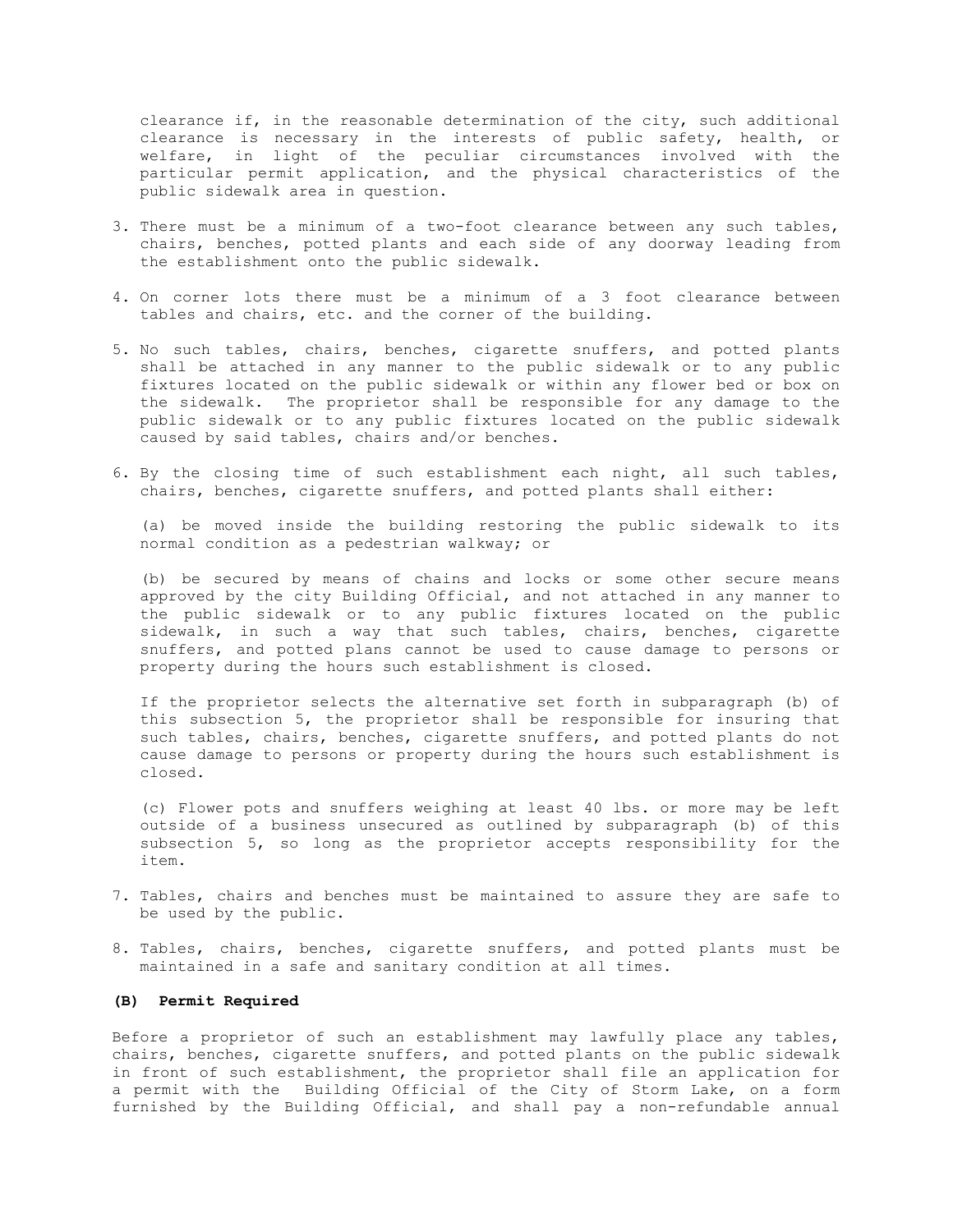permit fee therefore, in such amount as shall be determined from time to time by resolution of the city council.

1. The application show:

 (a) a physical description of the tables, chairs, benches, cigarette snuffers, and potted plants that will be used;

 (b) the means by which such tables, chairs, benches, cigarette snuffers, and potted plants shall be secured, as provided in this subsection;

 (c) the written consent to the filing of said application from the owner of the building in which such establishment is located, if the applicant is not the owner of the building;

(d) proof of insurance as outlined in subsection (9) below; and

 (e) such other information and documentation as the city may require in order to comply with the requirements of this subsection.

2. The Building Official shall review applications for compliance with the requirement of this subsection, compliance with the interests of public safety, and health or welfare.

 The Building Official shall forward a copy of the application and all documentation to the Application Review Committee (comprised of Central Business District Store Owners and a city staff representative serving in an exoficio capacity), for compliance with the aesthetics of the downtown area.

 If the application is approved by both the city Building Official and the Application Review Committee, as being in compliance with the requirements of this subsection, the Building Official shall issue a permit to the applicant.

 If the application is not approved by both the city Building Official and the Application Review Committee, the Building Official shall notify the applicant of the reason or reasons the application was not approved.

 The applicant shall be afforded a period of 30 days from the date of the notice, within which to revise the application in an effort to comply with the requirements of this subsection and to correct the reasons for denial thereof.

- 3. Any permit issued under this section shall be issued for a period of one calendar year, and may be renewed upon the filing of an application for renewal of the permit before its expiration by the proprietor, and by payment of the required annual fee. The application for renewal shall state whether or not any of the contents of the original application is being revised, failing which the contents of the application for renewal shall be deemed to be the same as contained in the original application.
- 4. In the event that ownership of the establishment holding the permit is sold, conveyed or transferred to another person or entity, the permit shall not thereby be transferred, and the new owner shall be required to file a new and separate application for such a permit, as provided in this subsection.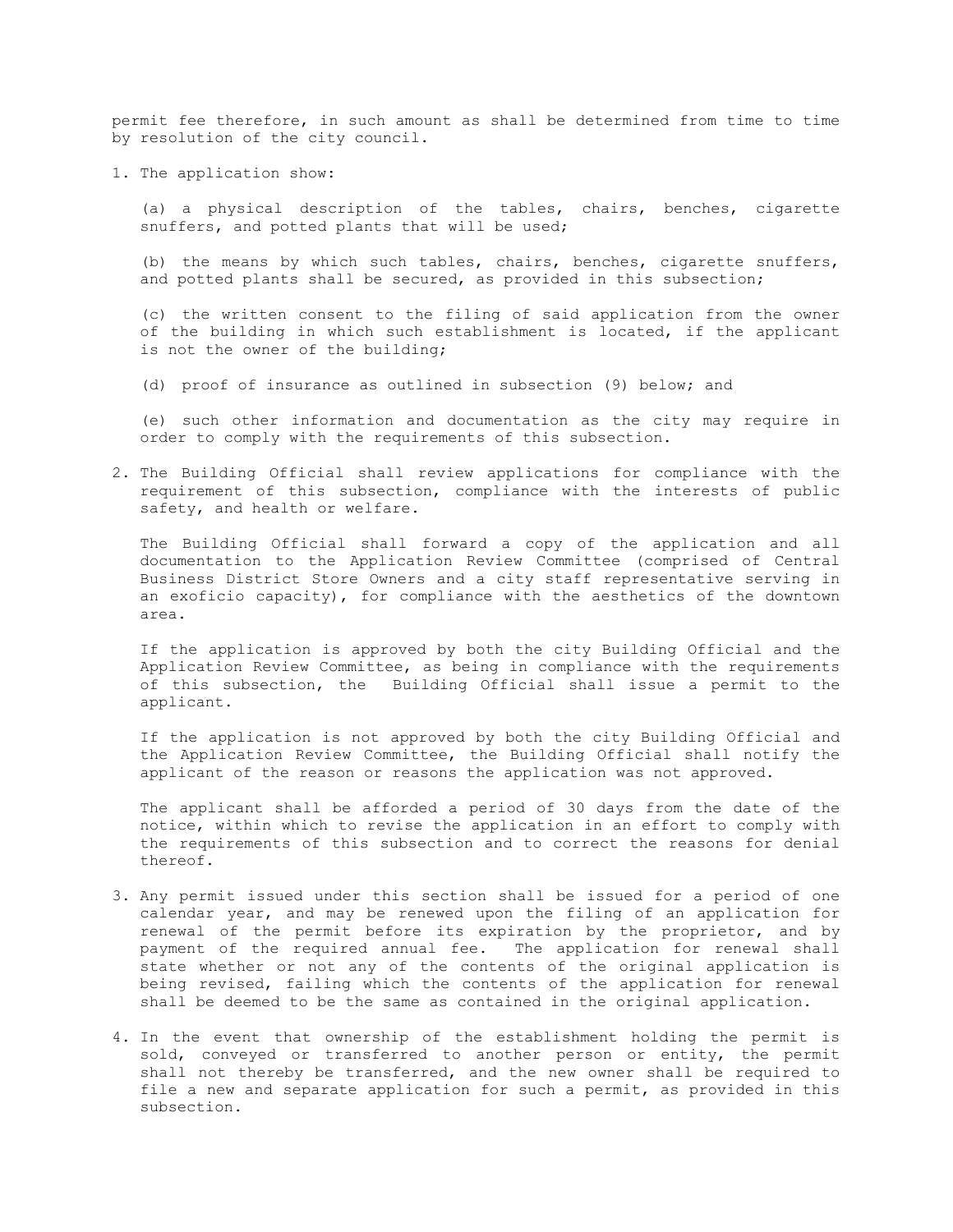5. The city reserves the right to limit the number of permits issued under this subsection if necessary to maintain adequate pedestrian flow, to permit adequate access to building entrances, to safeguard pedestrian and traffic safety, to preserve the aesthetic quality of the surrounding area, or for any other valid public purpose.

 The city reserves the right to either deny an application which otherwise meets the requirements of this subsection, or to require the proprietor to meet additional terms and conditions for issuance of a permit beyond the requirements set forth in this subsection if, in the reasonable determination of the city, either granting the permit, or granting it without such additional terms and conditions, would not adequately protect and preserve the rights, privileges, and property of the city or of its residents, or would not adequately protect or preserve the peace, safety, health, welfare, comfort or convenience of the city's residents.

- 6. The Building Official may order the immediate removal of any or all of a permit holder's tables, chairs, benches, cigarette snuffers, and potted plants in the event such items are causing a hazard to public safety, health or welfare, are interfering with the unobstructed passage of pedestrians, are unsightly in appearance or unsanitary in condition, are interfering with removal of ice and snow from the public sidewalks, or for any other reason affecting public safety, health or welfare.
- 7. A permit issued under this subsection shall be revoked if the proprietor holding the permit does any of the following:

 (a) fails to maintain ownership or permission from the owner of the establishment adjacent to where the tables, chairs, benches, cigarette snuffers, and potted plants are located;

 (b) fails to either move the tables, chairs, benches, cigarette snuffers, and potted plants inside the establishment, or fails to secure them, as required in subparagraph (A)5 of this subsection;

(c) fails to pay the fee for issuance or renewal of the permit;

 (d) fails to operate in strict compliance with all of the provisions of this subsection, of all other city ordinances, and of state law; or

 (e) places items on the sidewalk that were not included or approved in the permit.

 (f) creates or allows to exist a safety hazard, health hazard, or public nuisance under state law or city ordinance, in connection with the placement or use of the tables, chairs, benches, cigarette snuffers, and potted plants.

 Upon the occurrence of any of the events described in this subparagraph (7), the Building Official shall give the proprietor of such establishment notice of revocation of the permit, and the permit holder shall thereupon immediately cease to place tables, chairs, benches, cigarette snuffers, and potted plants on the public sidewalk adjacent to the proprietor's establishment.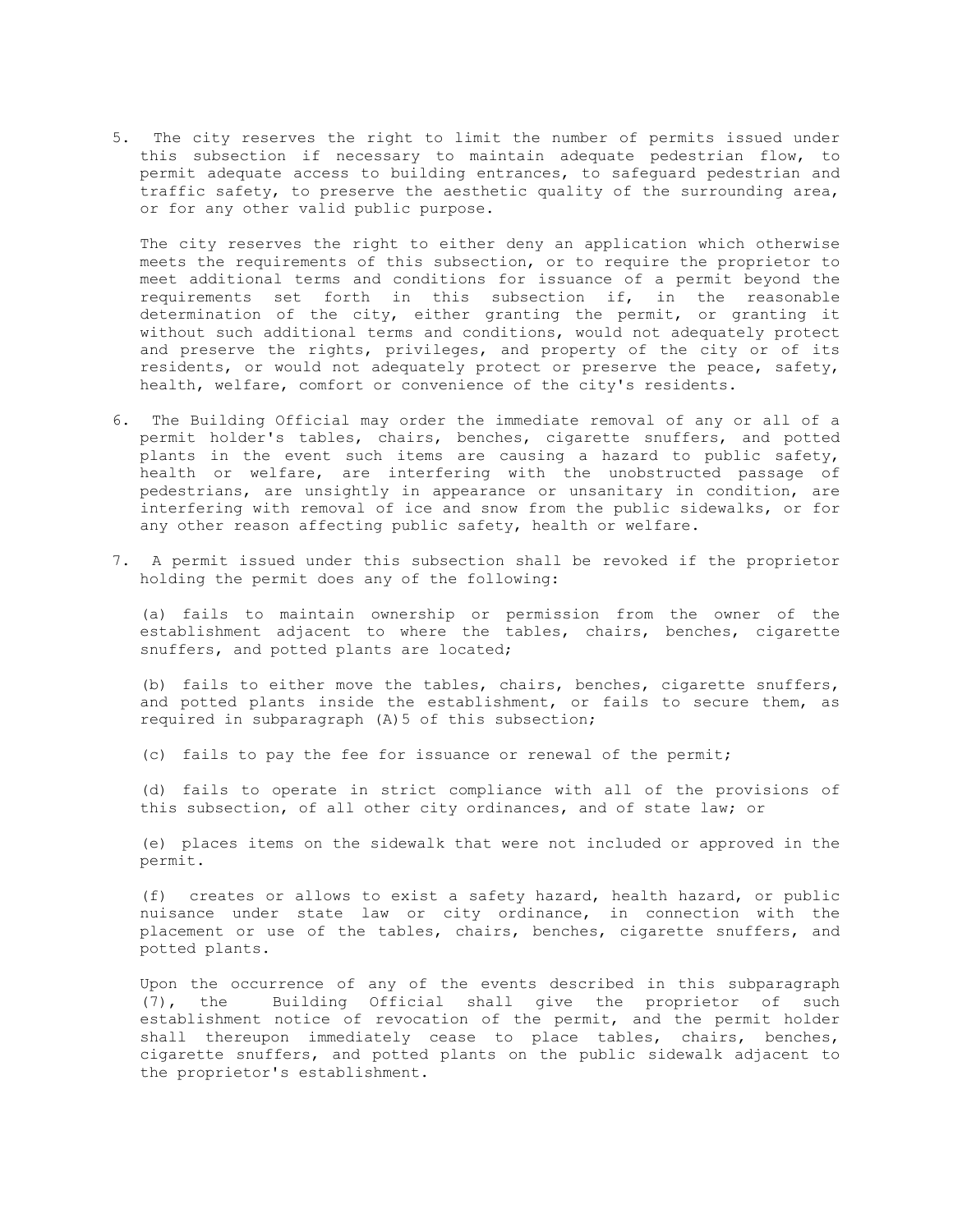- 8. The city shall retain the right to terminate any permit granted under this subsection upon seven days' written notice, and may require the removal of all tables, chairs, benches, cigarette snuffers, and potted plants from the public sidewalk adjacent to an establishment, if the city council, after due consideration, determines that there is a reasonable and substantial need for the use of the public right-of-way being occupied by such tables, chairs, benches, cigarette snuffers, and potted plants, for a valid public purpose. The determination of the city council shall be final, and there shall be no right of appeal from such decision.
- 9. A permit to place tables, chairs, benches, cigarette snuffers, and potted plants under this division shall not be issued unless the applicant furnishes proof of insurance which meets the following requirements:

 (a) Commercial general liability insurance coverage in the amount of \$1,000,000.00 per occurrence for bodily injury and property damage with a \$2,000,000.00 aggregate. The city shall be named as an additional insured on the policy. An endorsement shall be issued as a part of the insurance policy, evidencing compliance with this requirement.

 (b) The insurance policy or policies shall be issued by an insurance company having authority to do business in Iowa with a rating of A- under Best's Key Rating Guide.

 (c) The insurance policy or policies shall contain a provision requiring 30 days advance written notice to the city if the policy is to be cancelled, not renewed, or if any material change in coverage is to be made.

 (e) Failure to furnish or continue to provide required insurance coverage shall be grounds for revocation of the permit. (Ord. 11-O-2008-2009, Amended, 04/20/2009; Ord. 01-O-2008-2009, Add, 08/18/2008)

#### **Section 10-6-4 Municipal Infraction**

A violation of the provisions of this Chapter shall constitute a Municipal infraction subject to the penalties and alternative relief authorized by Title 1, Chapter 20 of this Code and by Section 364.22 of the Code of Iowa.

(Ord. 01-O-2008-2009, Add, 08/18/2008)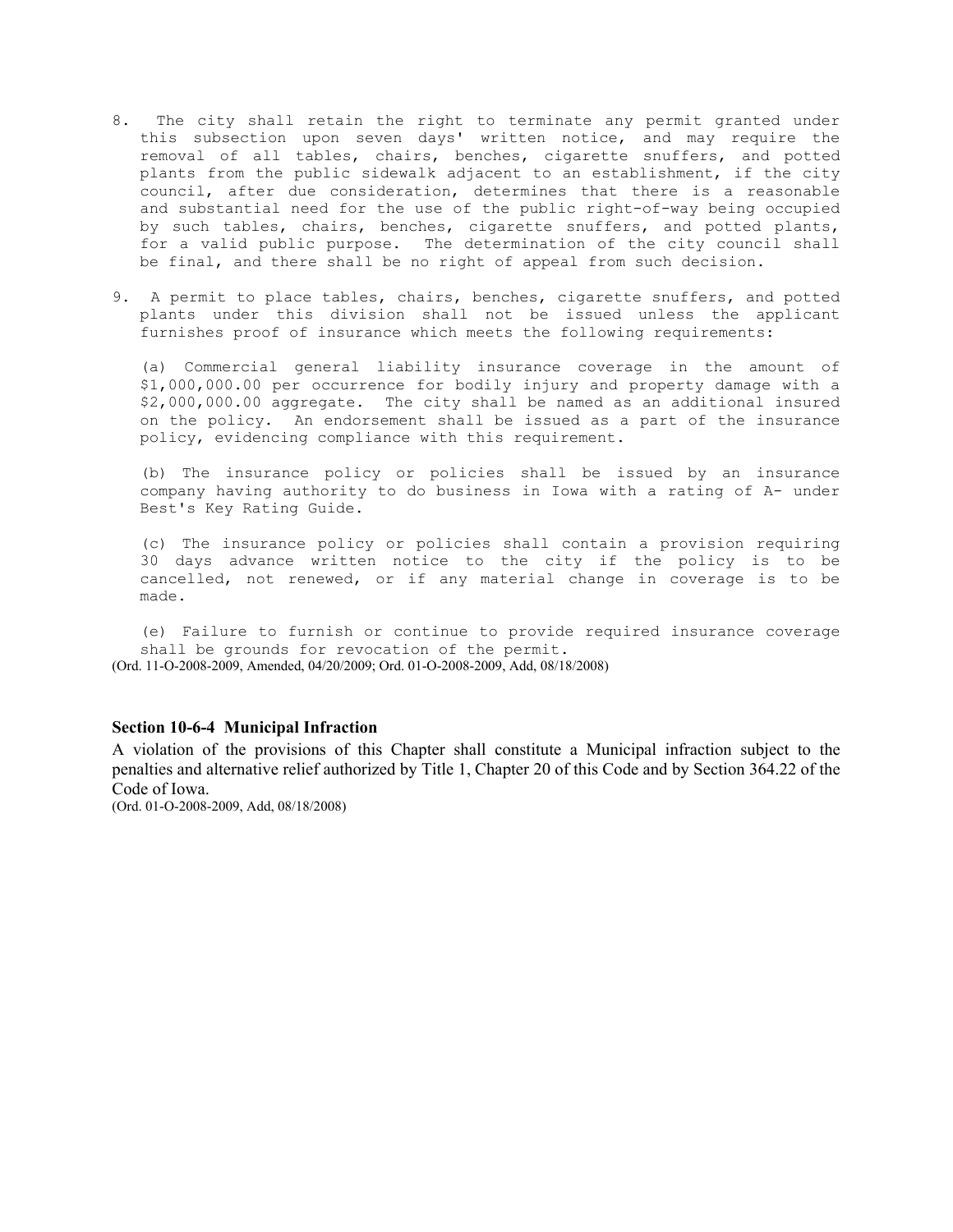# **PUBLIC IMPROVEMENTS**

### **Sections:**

# **10-7-1 Amortization Period For Public Improvement Projects Section 10-7-1 Amortization Period For Public Improvement Projects**

The period of amortization for public improvement projects for opening, establishing or grading streets, the construction of Portland cement concrete or asphalt concrete street improvements, storm sewers, sanitary sewers, water mains, pedestrian underpasses and overpasses, sewage pumping stations, disposal or treatment plants, drainage conduits, channels and levees, street lighting, parking facilities, and appurtenant facilities, is hereby established as ten (10) years to be calculated commencing from the date of adoption by the Council of said City of the resolution accepting the completed public improvements.

The period of amortization, to be computed in the same manner as established in the first paragraph hereof, is hereby established as seven (7) years for sidewalks and three (3) years for the repair of street grading, street surfacing with oil, gravel, oil and gravel or chloride, or for the removal of diseased or dead trees.

In any instance where the Council determines that the useful life of a public improvement should be for a different time period than hereinabove established, the Council may so provide for such period by amendment hereto, prescribing the appropriate amortization period as may be applicable to these specific public improvements.